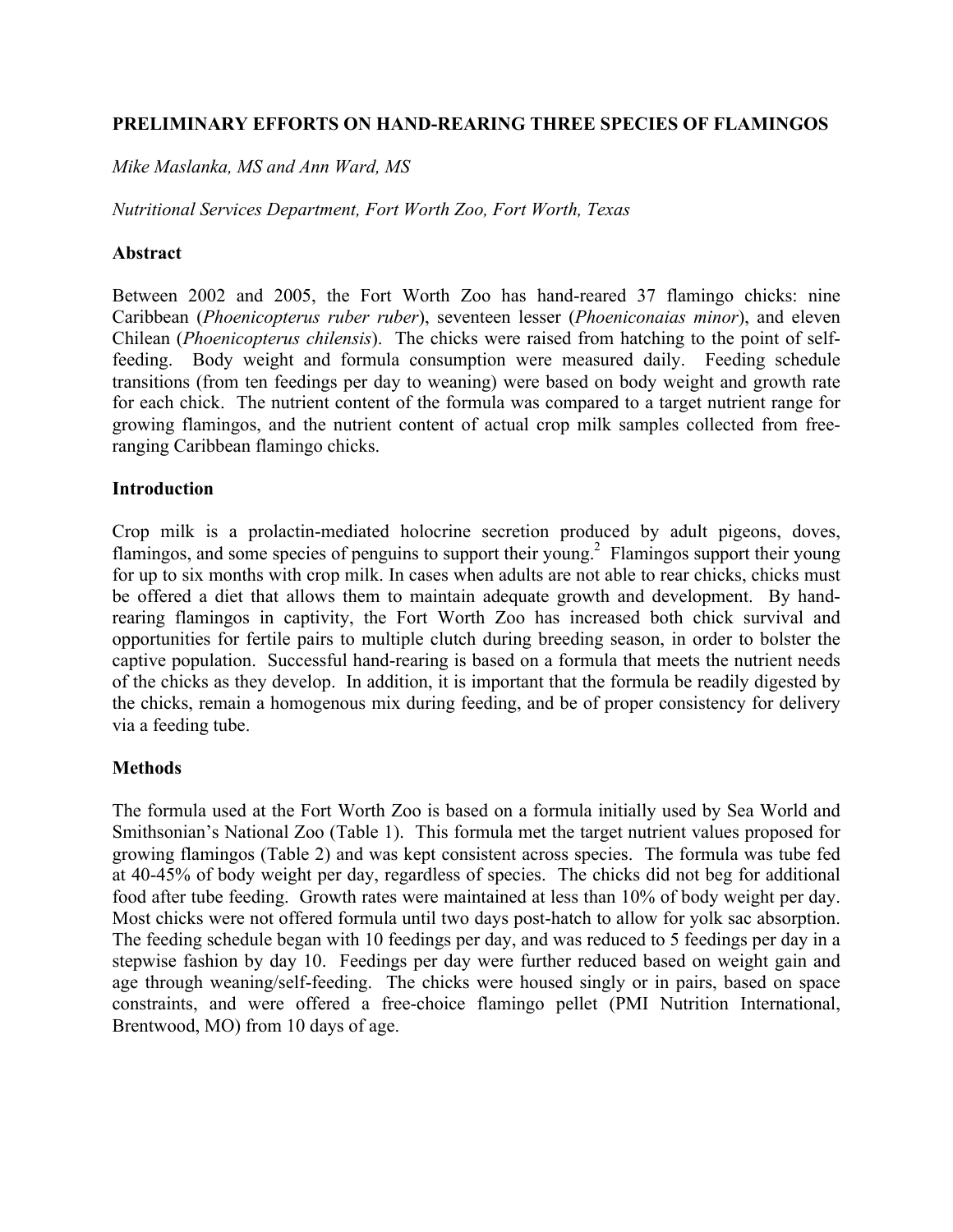## **Results and Discussion**

Growth rates were maintained at less than 10% of body weight per day in order to minimize complications associated with fast growth (leg and wing deformities). Throughout the entire hand-rearing period, the Caribbean chicks had the fastest rate of growth,  $32.5 \pm 4.9$  g per day (mean  $\pm$  SD), compared to Chilean (21.9  $\pm$  3.4 g per day) and lesser chicks (12.2  $\pm$  4.1 g per day; Table 3; Figure 1).

Of the three species, Caribbean flamingos historically in the Fort Worth Zoo collection have the greatest mean adult weight (2932 g,  $n = 88$ ), followed by Chileans (2540 g,  $n = 111$ ), and lessers (1474 g,  $n = 42$ ). The lesser chicks reached the greatest proportion of adult weight (95.9 %) by weaning, compared to Chileans (77.4 %) and Caribbeans (65.5 %; Table 3).

The relationship between adult body weight in grams (X) and growth rate (Y) was described in Robbins for precocial land birds as  $(Y = 0.02X^{0.91})$ , and altricial land birds as  $(Y = 0.21X^{0.72})^{5}$ . Flamingos are considered semi-precocial. The formula for precocial land birds underpredicted growth for Caribbean flamingos and overpredicted growth for Chilean and lesser flamingos (Table 4). The formula for altricial land birds considerably overestimated growth for all birds.

Because Caribbean chicks grew faster than the other two species, they were weaned at a younger age than the other two species (on average 54.9 days vs. 89 days, Table 3).

The Chilean chicks consumed more energy (calculated gross energy) via the formula on average per day during the hand-feeding period than the lessers or Caribbeans (92.8 kcals vs. 59.7 kcals and 48.8 kcals, respectively). The contribution of the pelleted diet to overall energy intake was not determined.

The formula contained 0.588 kcals per gram as mixed. The energy content of the crop milk samples was not determined. Several nutrients appear quite different between the crop milk and hand-rearing formula. One noteworthy example is calcium, which comprises 1.4% of the formula on a dry matter basis, and only  $0.1\%$  of the actual crop milk sample.<sup>6</sup> In addition, fat content on a dry matter basis in the formula is about half of that found in the actual crop milk sample. These differences, although noteworthy, do not seem to influence the success of the current formula.

## **Conclusions**

Each of the flamingo species exhibited a different growth rate when tube fed with the same handrearing formula. In order to minimize the period of hand-rearing the chicks, a faster growth rate within the prescribed parameters (less than 10% of body weight gain per day) is desirable. The future goals include:

(1) Developing a formula that mimics the nutrient content of actual flamingo crop milk as known. Although the nutrient content of crop milk is expected to change during the 6 month feeding period, values which represent 7-10 week old chicks serve as a good starting point for formulation changes.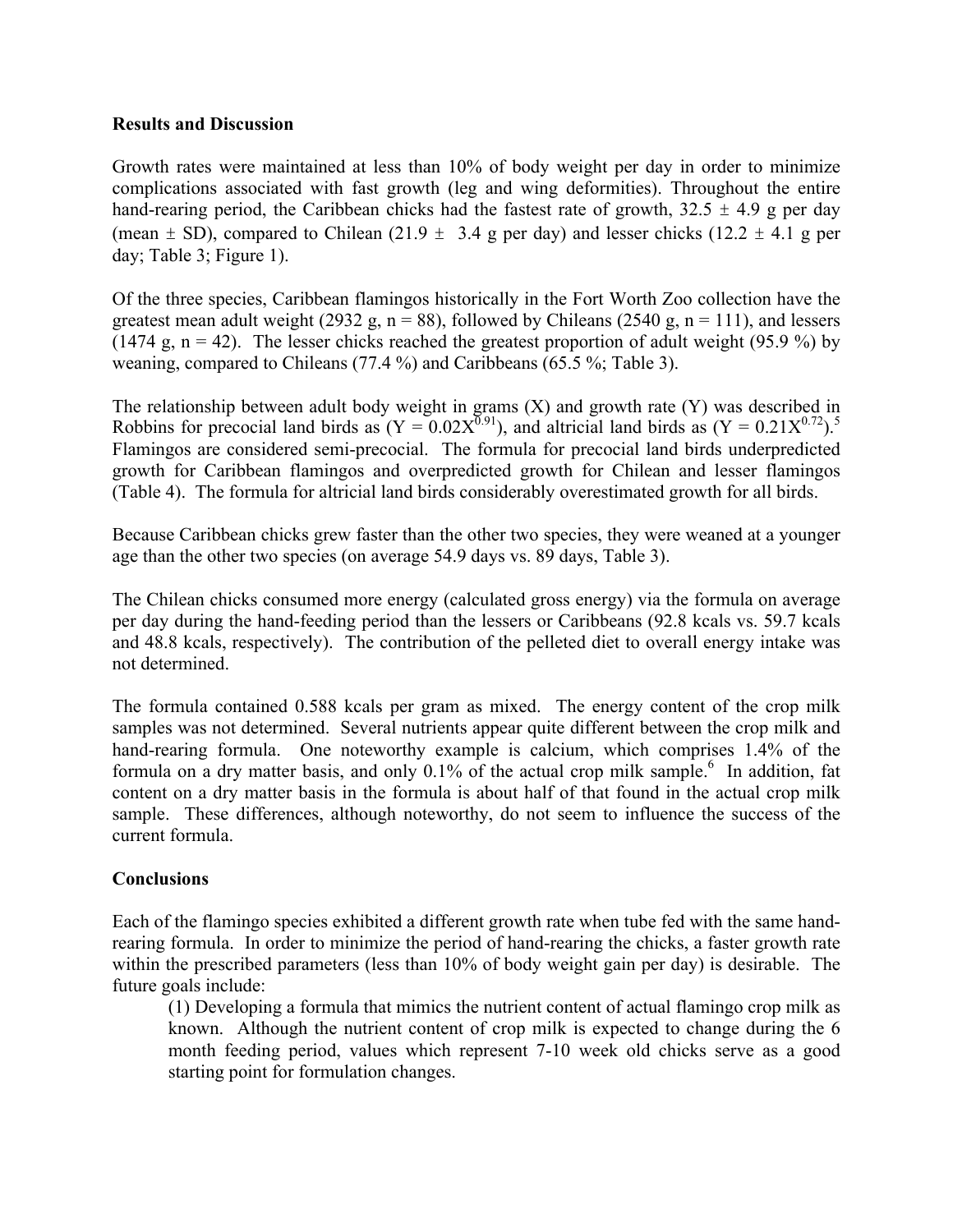(2) Quantifying the consumption of the pelleted ration daily through the hand-rearing period to have a better idea of daily energy intake from all sources.

We seek to alter the formula to simplify ingredients, and reduce labor involved in formula preparation and in actual hand-rearing, while developing a formula that more closely mimics the nutrient content of actual crop milk.

# **LITERATURE CITED**

- 1. AAFCO (Association of American Feed Control Officials). 1994. Pet Food Regulations. In: AAFCO Official Publication. Atlanta. AAFCO, Inc.
- 2. Kirk-Baer, C. 1999. Comparative Nutrition and Feeding Considerations of Young Columbidae. *In* Zoo and Wild Animal Medicine – Current Therapy 4. Fowler, M.E. and Miller, R.E, Eds. W.B. Saunders Co, Philadelphia, PA.
- 3. NRC (National Research Council). 1994. Nutrient Requirements of Poultry. National Academy Press, Washington, DC.
- 4. NRC (National Research Council). 1986. Nutrient Requirements of Cats. National Academy Press, Washington, DC.
- 5. Robbins, C.T. 1993. Wildlife Feeding and Nutrition. Academic Press, Inc. New York, NY.
- 6. Ward, A., A. Hunt, M. Maslanka, and C. Brown. 2001. Nutrient Composition of American Flamingo Crop Milk. Proc AZA NAG Fourth Conference on Zoo and Wildlife Nutrition. Edwards, M., K. Lisi, M. Schlegel, and R. Bray, Eds. Lake Buena Vista, FL.

| Ingredient                            | Percent of Diet |  |
|---------------------------------------|-----------------|--|
| Peeled bait shrimp                    | 8.1             |  |
| Lake smelt                            | 8.1             |  |
| Hard-boiled egg yolk                  | 8.1             |  |
| Gerber Mixed baby cereal <sup>1</sup> | 4.1             |  |
| Vionate <sup>2</sup>                  | 0.2             |  |
| Calcium carbonate                     | 0.2             |  |
| Boiled water                          | 71.2            |  |
| Total                                 | 100             |  |
|                                       |                 |  |

Table 1. Fort Worth Zoo flamingo hand-rearing formula (as mixed).

<sup>1</sup> Gerber Products Company, Fremont, MI 49413

<sup>2</sup> Gimborn Pet Specialties, LLC, 4280 N.E. Expressway, Atlanta, GA 30340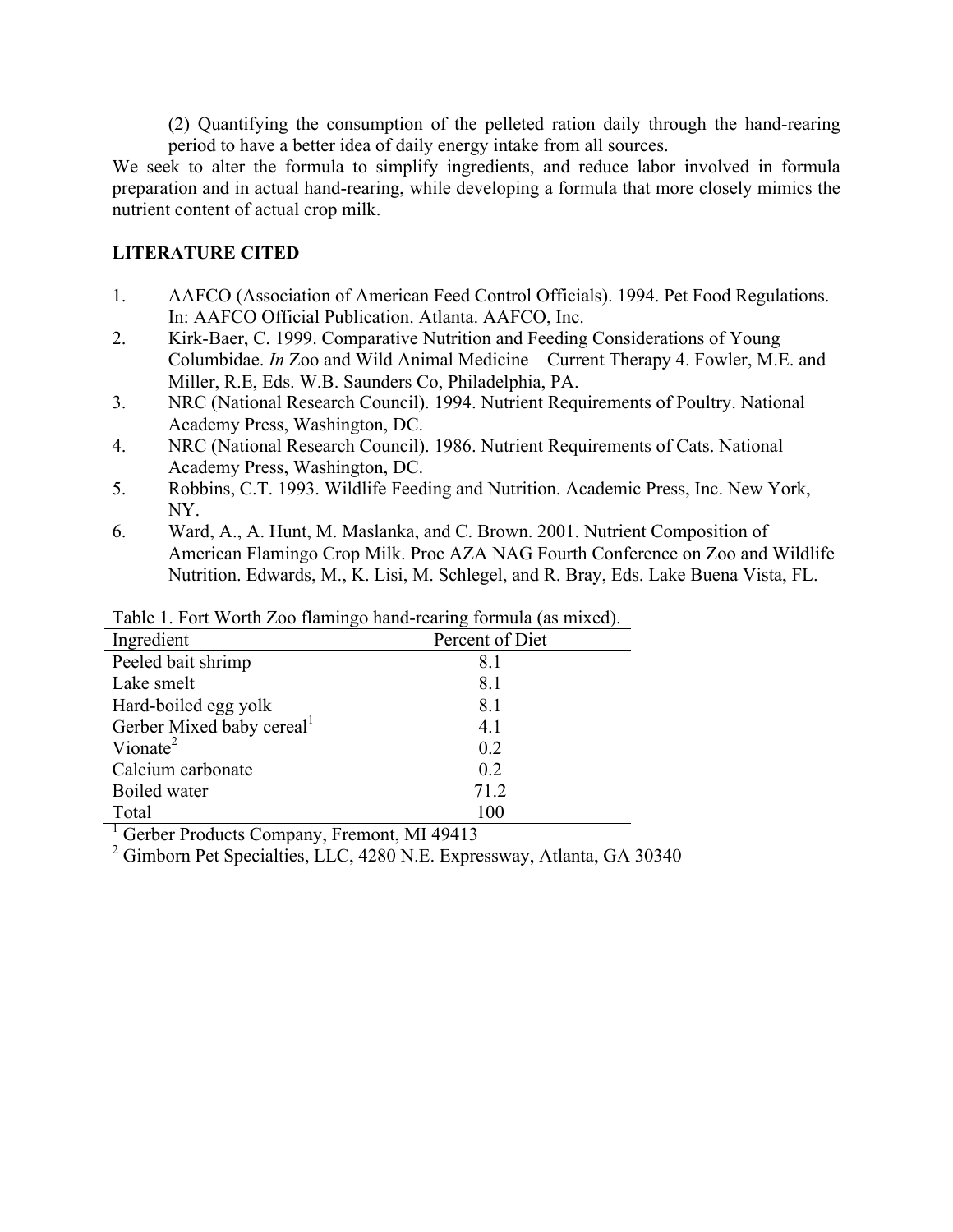| Nutrient          | Flamingo Formula <sup>1</sup> | <b>Target Nutrient</b> | Actual Crop Mil $k^3$ |
|-------------------|-------------------------------|------------------------|-----------------------|
|                   |                               | Values <sup>2</sup>    |                       |
| Dry Matter, %     | 11.5                          |                        | 14.3                  |
| Energy, kcals/g   | 0.588                         |                        |                       |
|                   |                               | Dry Matter Basis       |                       |
| Crude Protein, %  | 35.4                          | 25.0-30.0              | 34.8                  |
| Fat, $\%$         | 31.5                          | 9.0                    | 60.5                  |
| Crude Fiber, %    | 5.3                           |                        |                       |
| Ash, $\%$         | 6.0                           |                        |                       |
| Calcium, %        | 1.4                           | 1.0                    | 0.1                   |
| Phosphorus, %     | 0.9                           | $0.4 - 0.8$            | 0.4                   |
| Magnesium, %      | 0.1                           | $0.06 - 0.08$          | 0.04                  |
| Potassium, %      | 0.4                           | $0.25 - 0.6$           | 0.3                   |
| Sodium, %         | 0.3                           | $0.15 - 0.2$           |                       |
| Iron, $mg/kg$     | 262.0                         | 80                     | 196.0                 |
| Zinc, $mg/kg$     | 92.0                          | 40-75                  | 24.2                  |
| Copper, $mg/kg$   | 4.0                           | 5.0                    | 26.6                  |
| Manganese, mg/kg  | 11.7                          |                        |                       |
| Vitamin A, IU/g   |                               | $1.5 - 5.0$            |                       |
| Vitamin D3, IU/g  |                               | $0.2 - 0.5$            |                       |
| Vitamin E, $IU/g$ |                               | 30.0-80.0              |                       |
| Thiamin, mg/kg    |                               | $1.0 - 5.0$            |                       |
| Riboflavin, mg/kg |                               | 4.0                    |                       |
| Niacin, mg/kg     |                               | 27.0-60.0              |                       |
| Pyridoxine, mg/kg |                               | $3.0 - 4.0$            |                       |

Table 2. Nutrient content of flamingo formula compared to target nutrient values and actual crop milk nutrient content (dry matter basis unless noted).

<sup>1</sup> Actual analyzed values (Dairy One, Ithaca, NY).

 $2$  Target nutrient values based on known requirements for growing poultry and growing carnivores. $\frac{1,3,4}{2}$ 

<sup>3</sup> Values represent mean of 102 samples collected between 1999-2001 for birds between 7-10 weeks of  $\frac{1}{2}$ 

Table 3. Flamingo chick growth parameters.

|                                       | Mean $\pm$ SD               |                  |                             |
|---------------------------------------|-----------------------------|------------------|-----------------------------|
| Parameter                             | Caribbean                   | Chilean          | Lesser                      |
| n                                     | 9                           | 11               | 17                          |
| Growth Rate, g/d                      | $32.5 \pm 4.9^a$            | $21.9 \pm 3.4^b$ | $12.2 \pm 4.1$ <sup>c</sup> |
| Energy Intake, FORMULA ONLY, kcals/d* | $49.3 \pm 4.7$ <sup>a</sup> | $92.8 \pm 9.3^b$ | $55.9 \pm 28.7^a$           |
| Wean Weight, g                        | 1919.3                      | 1965.0           | 1414.0                      |
| Adult Weight, $g^{**}$                | 2932                        | 2540             | 1474                        |
| Percent of Adult Weight at Weaning    | 65.5                        | 77.4             | 95.9                        |
| Day of Age at Weaning                 | 54.9                        | 89.0             | 89.6                        |

a,b,c means within the same row with different superscripts differ ( $p < 0.05$ ).

\* Pellets (unmeasured) also were consumed from 10 days of age.

\*\* Adult weight is mean weight of all measurements for each species at the Fort Worth Zoo.